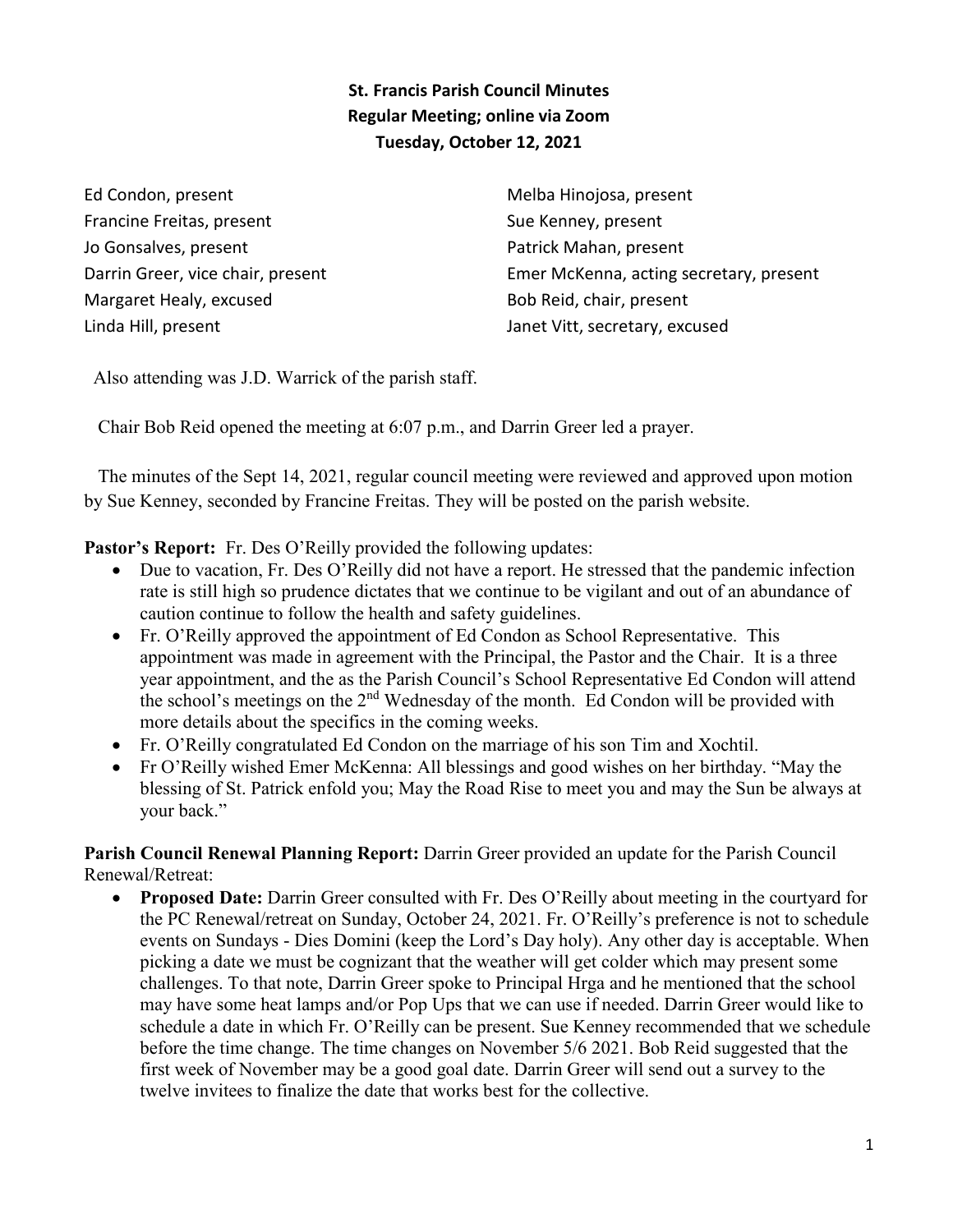- **Planning Meetings:** Darrin Greer will be meeting with Ed Condon and Emer McKenna next week for a pre-planning lunch. If other PC members would like to attend/help with planning please email Darrin Greer.
- **Food/Activities:** Darrin Greer would like to host food at the event and as a result will be sending out an email to the twelve invitees to see if there are any food/dietary restrictions. Darrin Greer has some initial ideas of group activities that he has used in school setting that have worked well in the past. For example, setting up four groups of three and rotating groups for discussions.
- **Location:** The PC Renewal gathering will be held outdoors in the Parish Center courtyard. Ed Condon asked if, health and safety permitting, the council would be open to attending indoors. The council agreed that if it was safe/permitted to meet indoors then Brunsman Hall would be better equipped to accommodate the group. The team will continue to plan for the in-person event to be held outdoors in the courtyard and, in the event that the health and safety guidelines/Parish allow, may switch to indoors.

**Membership Report**: Darrin Greer consulted with Fr. O'Reilly regarding holding an election to replace some members that recently stepped down (Kent Meyers and Gary Myrick) and those that are terming out. Fr. Des O'Reilly recommended that we push the elections out until at least Spring/Summer 2022 based on the Covid numbers to allow for live elections to take place. Bob Reid thanked Darrin Greer and all involved for his/their continued flexibility during the pandemic.

**Chair's Report:** Bob Reid provided the following updates:

- **Outreach Working Group** Bob Reid asked if there was any progress on the Ministry Fair event idea for both during Covid and Post-Covid times. Ed Condon recommended that task be assigned to the Outreach Working Group. The Outreach Working Group will complete its Procedure report and during its meetings they will discuss the Ministry Fair concept. Francine Freitas asked for clarification as to what will happen the Outreach Working Group once it has completed its work. Once the Outreach Working Group has presented its final report to the Parish Council, the working group will have completed its purpose and a standing Outreach Committee will be formed for ongoing efforts.
- **PC-Staff Christmas Party** Last year's virtual party was a great success and Fr. Des would like us to plan for another virtual party again this year, and then in the event that the health and safety guidelines permit we can switch to an in-person gathering closer to the date. Emer and Francine agreed to team up again to host the virtual party again this year. We will need to pick a date soon. The PC-Staff party includes the Parish Council, Parish Staff and the Finance Council. The Parish Council is looking forward to another fun celebration.
- **Diocesan PPC Convocation** Bob Reid sent a video for the Parish Council to watch of the Diocesan PPC Convocation that was held via a virtual event on Saturday, October 9, 2021. Francine Freitas, Jo Gonsalves and Bob Reid were able to view the event. Jo Gonsalves reflected that the speaker was thoughtful and insightful with what he shared. Bob Reid agreed.

**Staff Liaison Report:** JD Warrick shared the following updates:

- **Annual Mass Count** Beth White will be doing the annual mass count for the next three weeks of October. Persons that attend mass in-person and attend the live stream will be included in the count.
- **Litany of Remembrance**  Instead of Remembrance Mums again this year, a litany will be assembled to remember loved ones who died since last November  $1<sup>st</sup>$ . During the next two weeks, Beth White will be collecting the photographs and names of loved ones to be remembered in the litany. There will be a notice in the bulletin and Flocknote for the next two weekends – October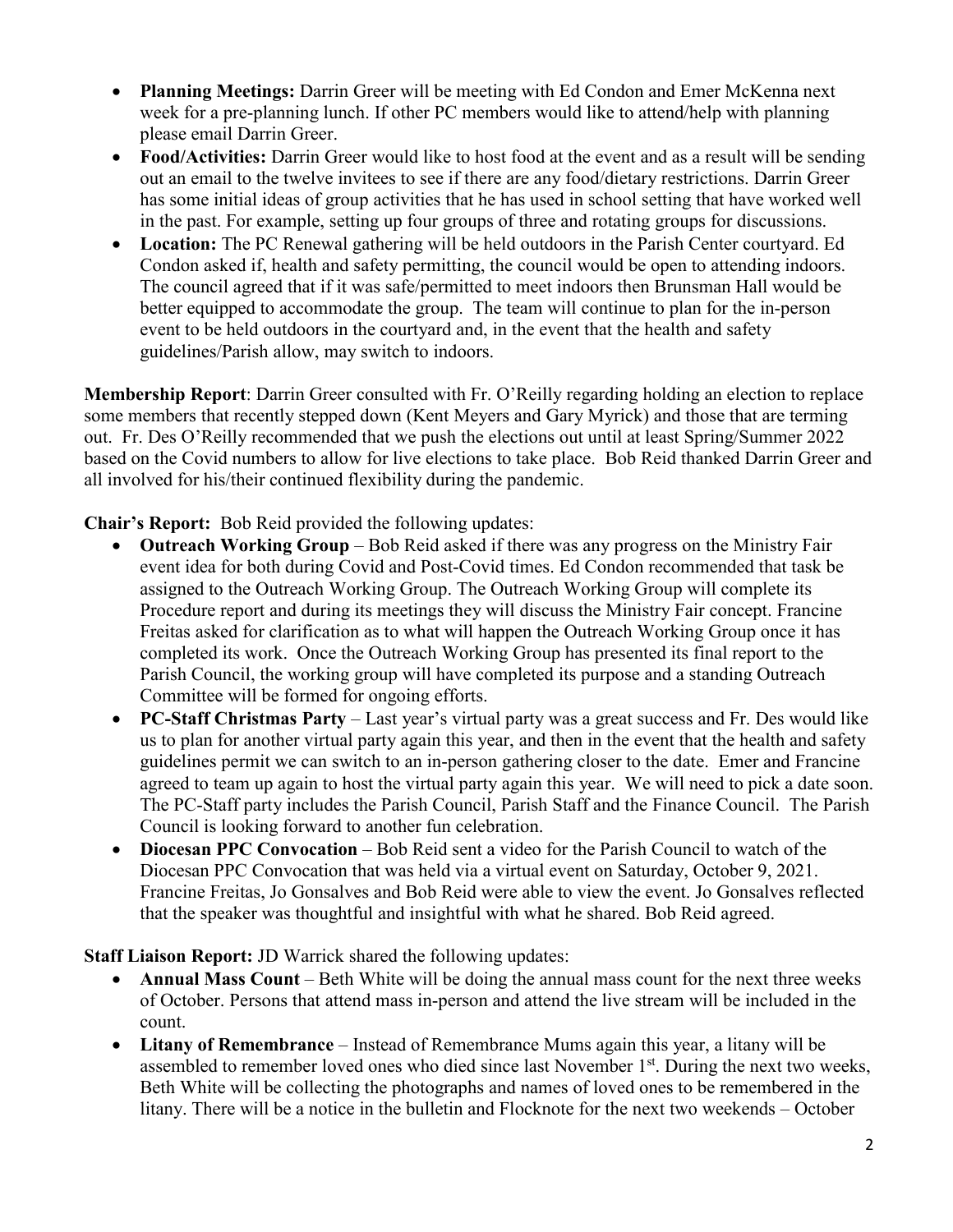$16/17$  and October  $23/24$  – asking people to email Beth White [\(BethW@stfrancisparish.com\)](mailto:BethW@stfrancisparish.com) with the details of the loved one(s) to be remembered including: Name, Date of Birth, Date of Death and a photograph. The remembered do not have to be parishioners, they can be family members. The litany will take the same format as last year and will be a virtual memorial accompanied with music as part of the livestream mass.

• **Live Stream Updates** - JD Warrick reported on the number of persons viewing the streamed/recorded 9:30 Sunday Masses and special services:

**Channel Subscribers:** Total of 458 subscribers to the St. Francis of Assisi Channel to date.

## SUNDAY 9:30 MASS\*

- $09/19/21 204$  views
- $09/26/21 143$  views
- $10/03/21 205$  views (Feast of St. Francis)
- $10/10/21 145$  views

*\* Totals reported were as of 4:15 PM, Tuesday October 12, 2021. The 9:30 mass typically has 60-80 people viewing live, and the remaining views are distributed throughout the week.*

SPECIAL SERVICES (unlisted link/link is provided by invitation only)

- $09/10/21$  Funeral 15 views
- $09/23/21$  Funeral 18 views
- $09/24/21$  Funeral 45 views
- $10/03/21$  Funeral 75 views
- $10/09/21$  Wedding 39 views

**Diaper Donation**: Ed Condon thanked all that were involved and stepped up to help with the Diaper Drive. On Monday Patrick Mahan and JD Warrick picked up the donations and dropped them off at Well Springs. Patrick Mahan reported that the Well Springs team were great to work with, they were incredibly motivated and positive. Ed Condon especially wanted to recognize Patrick Mahan, as Patrick really embraced the opportunity and took it on as his own. Ed Condon was unable to be present over the past two weeks and was appreciative of everyone who assisted in his absence. Ed Condon informed Patrick Mahan that the school has approximately an additional 200 boxes, which is a couple of truck loads to be moved to Well Spring. Patrick Mahan and JD Warrick will assist with transporting the remaining items.

The drive has been incredibly successful overall with 10,000 diapers being collected overall. In addition there were lots of wipes donated, and creams.

JD Warrick asked Ed Condon if he could use the picture/photograph that he had sent, and if he would like to include a Thank You in the bulletin and Flocknote for all those who donated and as a shout out to the volunteers. Ed Condon agreed that this would be a good idea and will send JD Warrick a draft of the submission on the evening of October 12, 2021 so it would be added to the bulletin/Flocknote.

In closing his report, Ed Condon reflected on his son's recent wedding, and that the visitors that attended commented on how beautiful and warm the Church was and the service. Ed Condon said that it was a blessed reminder of how blessed we all are to have such a beautiful place to celebrate. Francine Freitas agreed and thanked Ed Condon for the reminder.